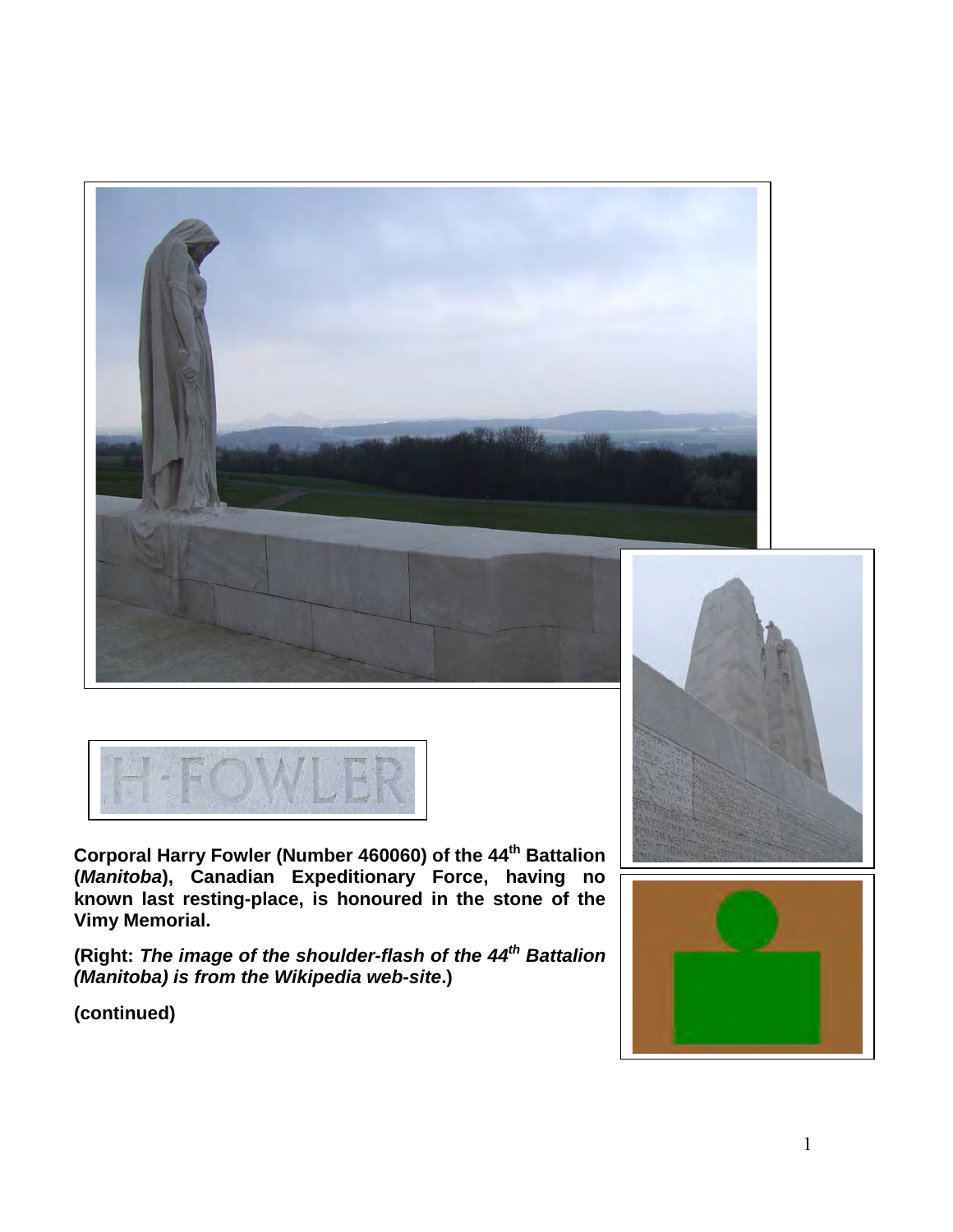**His occupation prior to military service recorded as that of a labourer, Harry Fowler appears to have left behind him no details of his emigration from the Dominion of Newfoundland to the Canadian province of Manitoba. What** *is* **documented is that by the year 1915 he had already made his way west to the city of Winnipeg where he had then served for a period in the 106th Regiment (***Winnipeg Light Infantry***) of the Canadian Militia.** 

**It was on June 4, 1915 that he not only enlisted but also underwent medical examination and attestation there in Winnipeg. Then, not only was he also attached to the 61st** *Overseas* **Battalion (***Winnipeg***) of the Canadian Expeditionary Force on that same day, but he was …***finally approved and inspected…* **by the Lieutenant Colonel commanding the unit as well. It had been a busy few hours for Private Fowler.**

**Although this has yet to be confirmed, it would seem likely that he was then despatched to**  Sewell Camp, Carberry, where the 61<sup>st</sup> Battalion recruits were to do their summer training. **The location where the hockey team\* trained appears not to be recorded.**

**\****The Battalion hockey team apparently became Allan Cup champions for the year 1916. The story goes on to surmise that the unit's late departure for overseas was to allow the team to participate in the competition.*

**(Right:** *The photograph of the victorious 61st Battalion hockey team of 1916 is from the Wikipedia web-site***.)**

**During that following winter of 1915-1916 Private Fowler and his unit moved back into quarters at the** *Minto Armoury* **in Winnipeg. An anticipated passage to overseas service was apparently postponed because the Battalion had a reasonable hockey team (see above) but eventually the unit was transported by train to Halifax where, on April 5, 1916, Private Fowler and his comrades-in-arms embarked onto His Majesty's Transport** *Olympic***.** 

**(Right:** *The photograph of Olympic, shown here in her wartime dazzle camouflage, is from the Old Ship Picture Galleries web-site***.)** 





**The requisitioned White Star liner** *Olympic* **– sister ship to** *Britannic* **which was to be sunk in the Mediterranean in November of the same year, and also to the ill-starred** *Titanic* **– was at the time one of the largest passenger ships afloat. On this occasion she was to carry not only the thirty-seven officers and one-thousand ninety-one** *other ranks* **of the 61st Battalion, but also the 59th, the 67th and the 71st Canadian Infantry Battalions, the Number 1 Party of the 224th Battalion, the 5th Draft of Section 'B' of the 2nd Canadian Field Ambulance, the personnel of the Ontario Military Hospital, the 4th Siege Battery and the 1st and 2nd Drafts of the Royal Canadian Regiment: likely close on six-thousand souls.**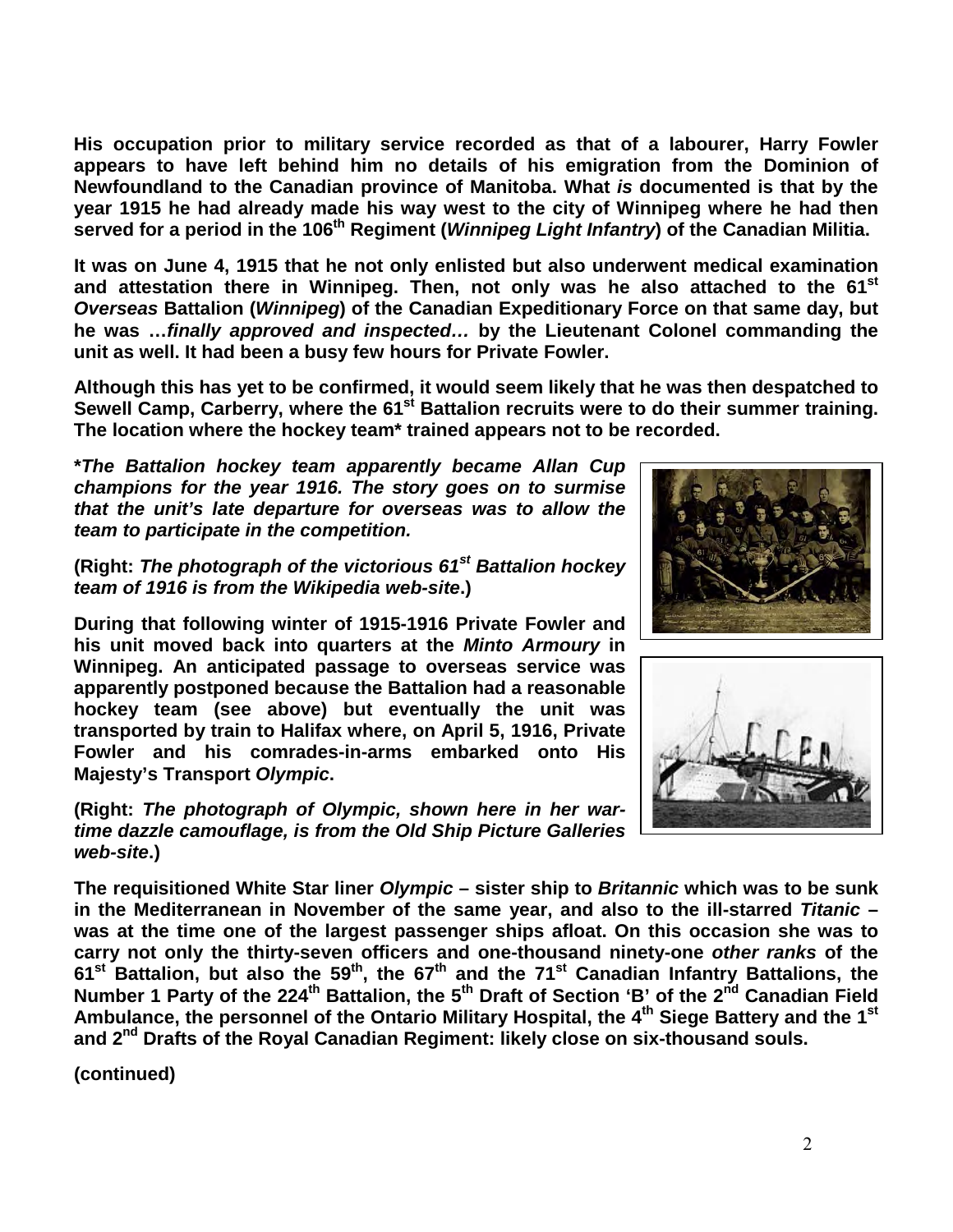*Olympic* **cleared the harbour of Halifax on that same April 5 – some units had boarded four days before - to dock in the English west-coast port city of Liverpool six days afterwards, on April 11. From there the 61st Battalion was transported by train to a Canadian camp – but to which one is not clear. One paper in his files suggests that Private Fowler's unit was taken temporarily to Bordon, a staging camp, on the border of the counties of Surrey and Hampshire.**

**(Right above:** *The Military Cemetery at a now non-existent Camp Bordon wherein lies at least a single Newfoundlander, Private W. Kennedy, whose headstone is on the right* **– photograph from 2016)**

**A further source suggests that at some time during this**  period spent in England, the 61<sup>st</sup> Battalion was stationed at **Seaford, on the East Sussex coast.**

**(Right:** *Seaford Cemetery, in which are to be found two Newfoundland graves* **– photograph from 2016)**

**It would then appear that, eventually, by May 12 of 1916, Private Fowler and his unit were stationed at the large Canadian military establishment of** *Shorncliffe***, on the English Channel coast and adjacent to the sea-side town and port of Folkestone in the county of Kent.** 

**(Right:** *Little remains of Shorncliffe Military Camp today apart from a barracks occupied by Gurkha troops. The Military Cemetery almost alone serves as a reminder of the events of a century ago.* **– photograph from 2016)**

**On that May 12 Private Fowler and, doubtless, others were transferred from the 61st Battalion\* to the nominal roll of the 44th Battalion (***Manitoba***) and despatched to another Canadian complex,** *Bramshott Camp***, in the county of Hampshire\*\*.**

**(Right:** *Royal Canadian Legion flags amongst others adorn the interior of St. Mary's Church in the English village of Bramshott.* **– photograph from 2016)**

**\****The 61st Battalion was never to serve on the Continent; while in the United Kingdom it served to provide reinforcements to other units before being disbanded on July 17, 1917.*

*\*\*There, on July 30, he was awarded four days 'confined to barracks' for having overstayed a pass by forty-five minutes.* 







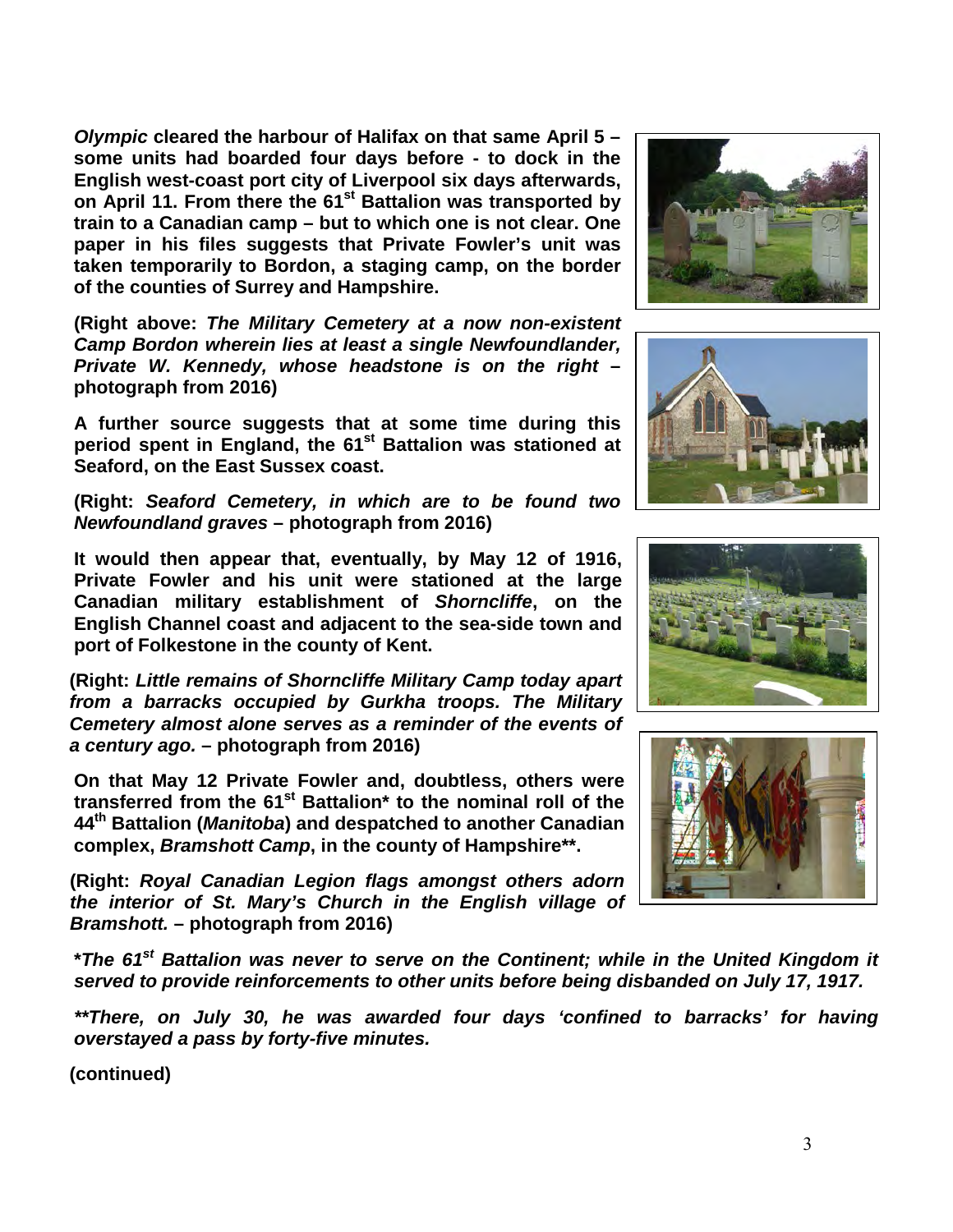**The parent unit of the 44th Battalion (***Manitoba***) had arrived in England on October 30, 1915, and was still there more than six months later, at Bramshott, at the time of Private Fowler's transfer of May 12, 1916.** 

**The Battalion – now with Private Fowler among its ranks - was to take ship to the Continent from the south-coast port of Southampton. It was HM Transport** *Viper* **which carried the unit to the French port of Le Havre on August 10-11, the unit disembarking there on the next morning, August 12.**

**(Right:** *The photograph of Viper is from the Old Ship Picture Galleries web-site***.)**

**After an eight-hour period of rest the Battalion entrained, only for the train to wait in the station for a further three-and-a-half hours before leaving Le Havre at seven in the evening.**

**(Right below:** *The French port-city of Le Havre at or about the time of the Great War* **– from a vintage post-card)**

**The journey of some three-hundred fifty kilometres took more than twenty-one hours, the unit de-training in the northern French community of Godeswaervelde at half-past four in the afternoon of August 13. From there it was to complete its journey on foot to billets in the community of Steenvoorde three hours later.**

**The 44th Battalion (***Manitoba***) had by that time been designated to be a component of the 10th Infantry Battalion of the newly-formed Canadian 4th Division. The first three Canadian Divisions were by then already serving in the Kingdom of Belgium, in the** *Ypres Salient* **and on that sector of the front leading south from the city of Ypres to where it crossed the border into France.**

**(Right:** *An aerial photograph, taken in July of 1915, which shows the shell of the medieval city of Ypres, an image entitled Ypres-la-Morte* **(Ypres the Dead)** *– By the end of the conflict there was little left standing. –* **from** *Illustration***)** 

**Steenvoorde, directly to the west of Ypres, is itself close to the Franco-Belgian frontier – but far removed from the front lines and by August 19 the Battalion was already crossing into Belgium to serve a first tour in the Vierstraat reserve and support trenches, and to** *Ontario Camp* **at Reninghelst.**

**(Right:** *Reninghelst New Military Cemetery in which lie numerous Canadians* **– photograph from 2015)** 







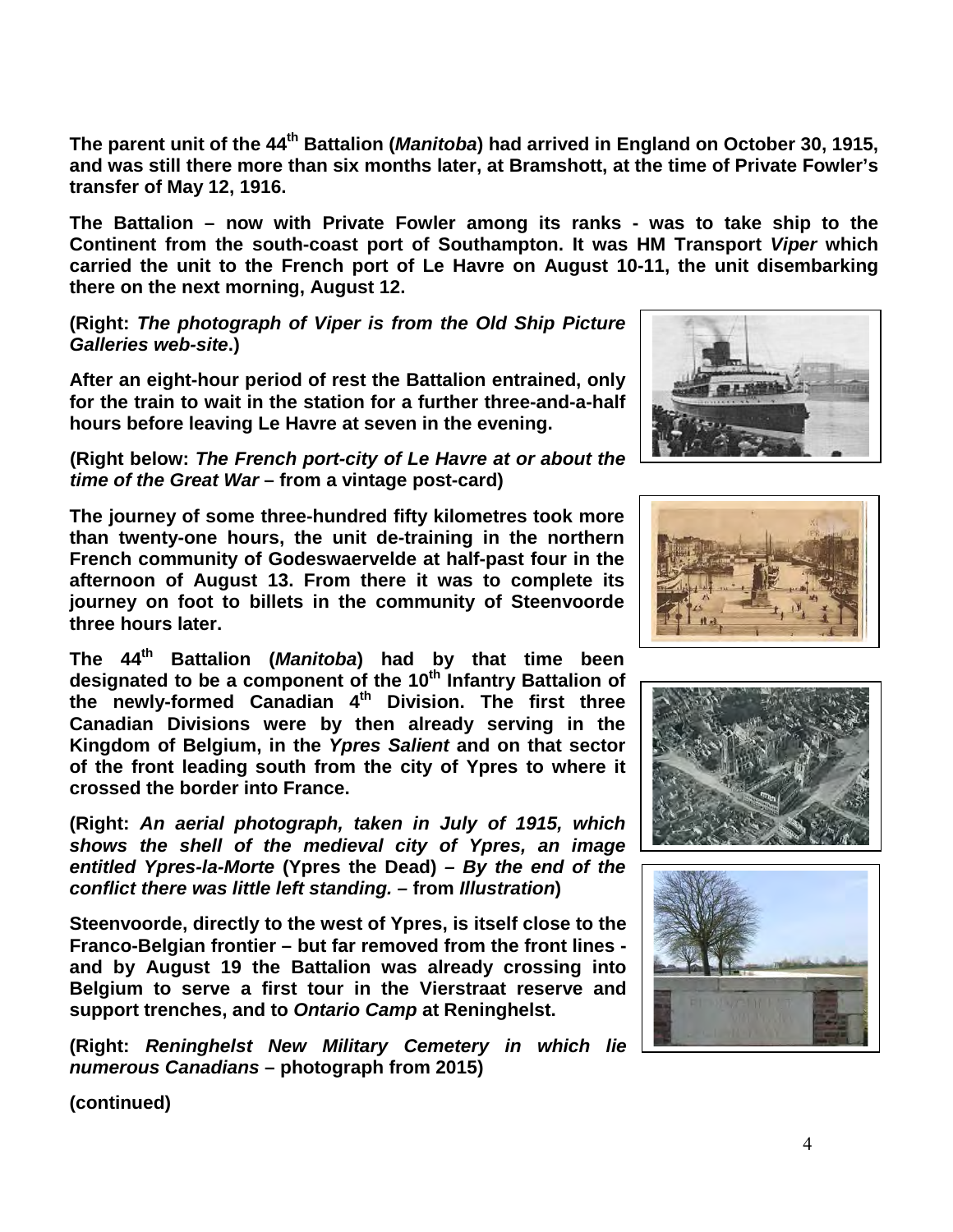**There it was that Private Fowler and his fellow** *other ranks* **were to encounter the rigours and the routines of life in the trenches\*.**

*\*During the Great War, British and Empire (later Commonwealth) battalions had their time more or less equally divided into three postings: in theory a week was to be spent in the front lines, at times little more than a few metres separating them from the enemy forward positions; a second week was then served in support positions, perhaps a hundred metres or so behind the front; the unit was then withdrawn into reserve – either Brigade, Divisional or Corps Reserve, the former nearest to the forward area, the latter the furthest away.* 

*Of course, things were never as neat and tidy as set out in the preceding format and troops could find themselves in a certain position at times for weeks on end.*

**(Right:** *A photograph of Canadian troops in support positions somewhere on the Somme in the autumn of the same year,1916, but by that time equipped with steel helmets and also the less-evident British-made Short Lee-Enfield Mark III rifles* **– from** *Illustration***)** 

**The 44th Battalion served for a month in the area of the Vierstraat (before the war a major thoroughfare) before commencing a withdrawal into France on September 20. The 4th Division was to be the last such Canadian formation to leave Belgium, the other three Divisions having either already departed or been well advanced in the process of doing so.**

**Their places in the former Canadian sectors were being taken over by troops from British divisions – including the 1st Battalion of the Newfoundland Regiment which was to be stationed for ten weeks in the remnants of the city of Ypres itself. These divisions were now in need of re-enforcement and re-organization after their efforts, and losses, in the stillongoing British offensive just over a hundred kilometres to the south at** *the Somme***.** 

**(Right above:** *the entrance\* to the quarters of 'A' Company, 1st Battalion, Newfoundland Regiment, in the ramparts of Ypres where it was posted in 1916 –* **photograph from 2010)**

*\*It has, of course, been repaired and somewhat refurbished since those days as has the rest of the city.*

**Private Fowler's unit was to march across the frontier to the vicinity of the northern French community of Éperleques where it arrived on September 23. Ten days of training ensued during which time the troops were subjected to exercises in what was optimistically called**  *open warfare***. On October 3 it began to move further south.**

**On this occasion, the first stage of the transfer was done by train, from the large centre of St-Omer as far as Doullens, ninety kilometres – and eight-and-a-half hours - distant.** 

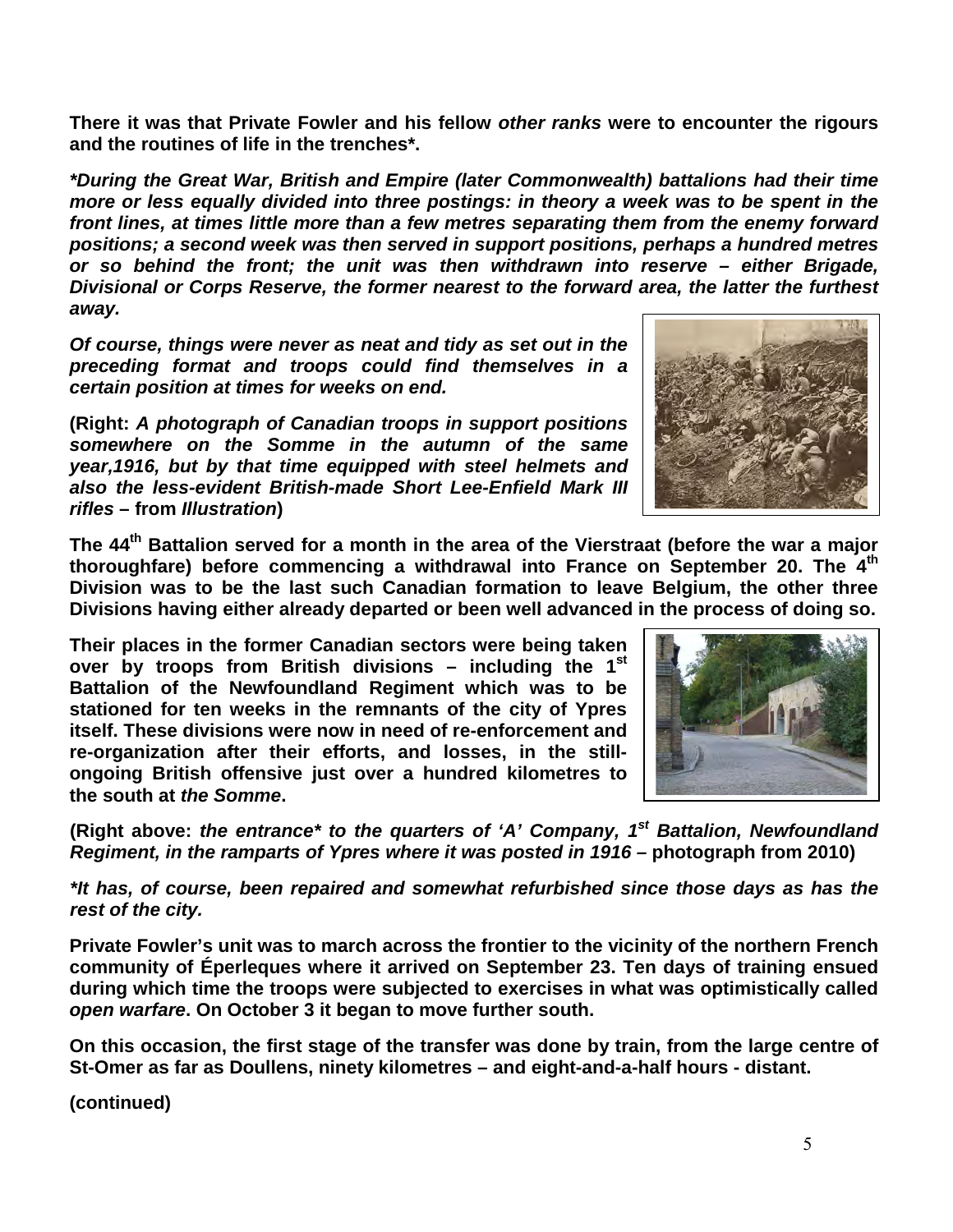**From there the remainder was to be all on foot as Private Fowler moved eastward towards the sound of the guns.**

**(Right:** *The venerable railway station at St-Omer – today in a state of dis-repair - through which the 44th Battalion passed en route to the Somme in October, 1916* **– photograph from 2015)**

**(Right below:** *The provincial town of Doullens, through which Private Fowler's Battalion also passed on its way to the Somme* **– from a vintage post-card)**

**Six days following, on October 9, the 44th Battalion was in Brigade Reserve near the shattered village of Pozières and, two days later again, was moving up into the forward area to serve in support and front-line positions in front of the German trench-system known as** *Regina Trench***.** 

**By that October of 1916, the** *First Battle of the Somme* **had been ongoing for three months. It had begun with the disastrous attack of July 1, an assault costing the British Army fifty-seven thousand casualties – in the span of only four hours - of which some nineteen thousand dead.** 

**(Right:** *Ninety-eight years later, the land on which several costly actions were fought, as seen from Regina Trench Cemetery* **– photograph from 2014)**

**(Right:** *The Canadian Memorial which stands to the side of the Albert-Bapaume Road near the village of Courcelette* **– photograph from 2015)**

**On that first day of** *1st Somme***, all but two small units of the attacking divisions had been troops from the British Isles, those exceptions being the two-hundred men of the Bermuda Rifles serving in the Lincolnshire Regiment, and the eighthundred personnel of the 1st Battalion of the Newfoundland Regiment which was to lose so heavily on July 1 at Beaumont-Hamel.**

**As the battle had progressed, other troops, from the Empire (***Commonwealth***), were brought in; at first it had been the South African Brigade (July 15), then the Australians and New Zealanders (July 23) before the Canadians had entered the fray on August 30 to become part of a third general offensive.** 

**Their first major collective contribution was to be the attack in the area of the two villages of Flers and Courcelette on September 15, a full month before the arrival on the scene of Private Fowler.**







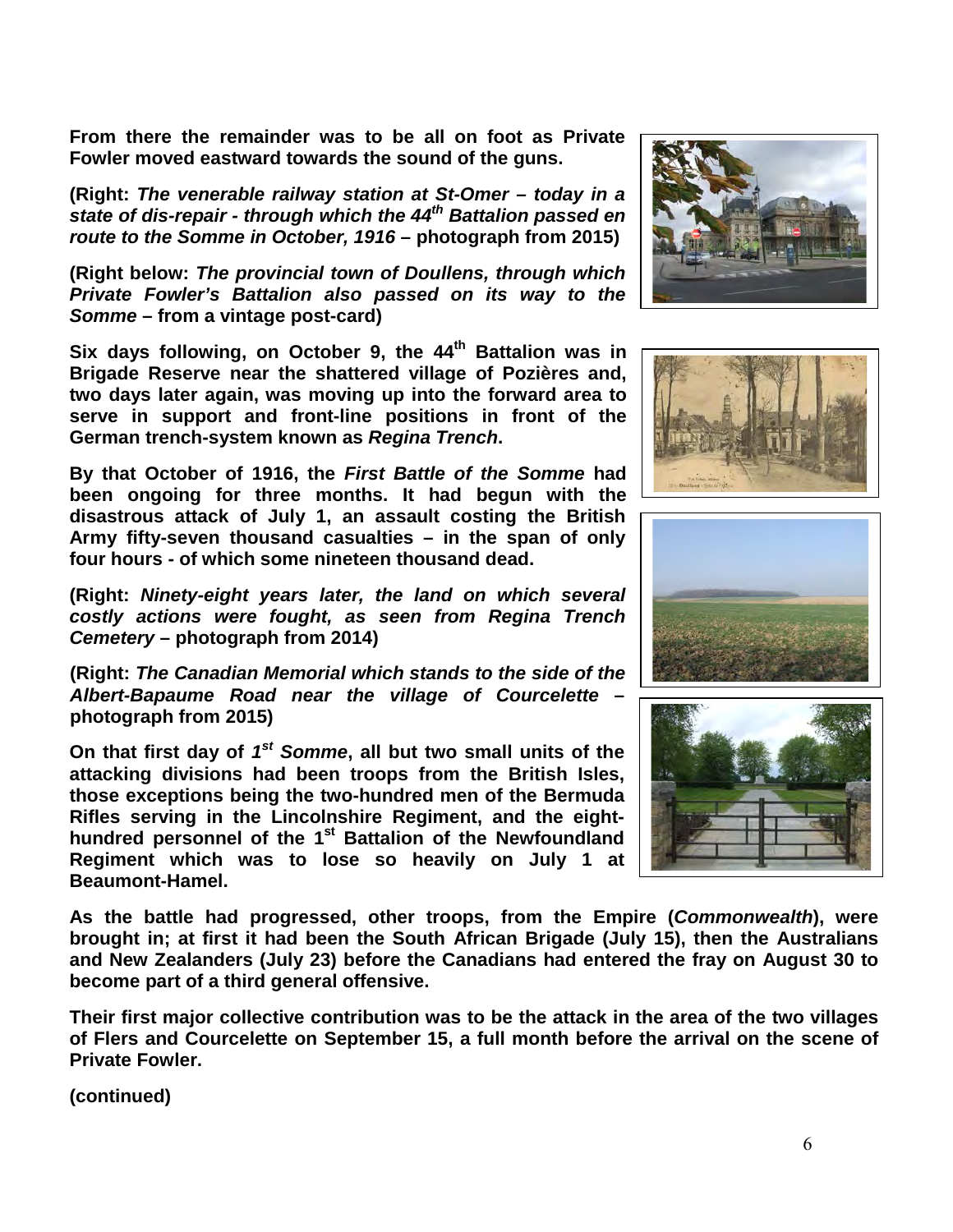**(Right:** *An image purporting to be that of a Canadian officer giving instructions to those under his command prior to the attack at Flers-Courcelette of September 15, 1916***. – from**  *The War Illustrated***)** 

**The 44th Battalion was relieved from those support and front-line trenches on October 14 and retired to the area of** *Tara Hill Camp* **before being ordered two days later again to another such behind-the-lines area known as** *Brickfields* **(***La Briqueterie***).** 

**The stay at the latter was short-lived for two of the Battalion's**  four companies, as they were ordered forward on the 18<sup>th</sup> and **19th. For the period of those eleven days since the unit's arrival at the forward area – and having taken no part in any infantry action – until its retirement on October 20, the casualty toll, all told, already totalled sixty-nine.** 

**(Right above:** *Canadian soldiers at work in Albert, the already-damaged basilica in the background* **– from** *Illustration***)** 

**On or about October 23, some three days after the 44th Battalion had been withdrawn from the forward area, Private Fowler was slightly wounded in the right cheek by shrapnel and evacuated to the 13th Canadian Field Ambulance – possibly on the Albert-Pozières road. He was then forwarded to the nearby Corps Rest Station before being released to his unit on the same day.**

**However, later again on the same October 23, he was sent again for treatment for the same injury – one might speculate that infection had set in – on this second occasion to the 54th Field**  Ambulance before being transferred to the 90<sup>th</sup> Field Ambulance **on October 24. Private Fowler was then sent on to an unspecified casualty clearing station on the 25th, before finally returning to the 44th Battalion on the 26th.** 

**(Right below:** *A British casualty clearing station – the one pictured here under canvas for mobility if and when the necessity arose – being established somewhere in France during the early years of the War* **– from a vintage post-card)**

**The numbers of casualties in many battalions were much higher than those incurred by the 44th Battalion, sometimes hundreds in only a day or two of fighting, and on occasion, enough to necessitate the complete withdrawal from the battle of the unit in question. These losses, of course, occurred when the units had been ordered to attack strongly-defended German positions, one of the most lethal being that of the** *Regina Trench* **system***.* 

**(continued)**



7



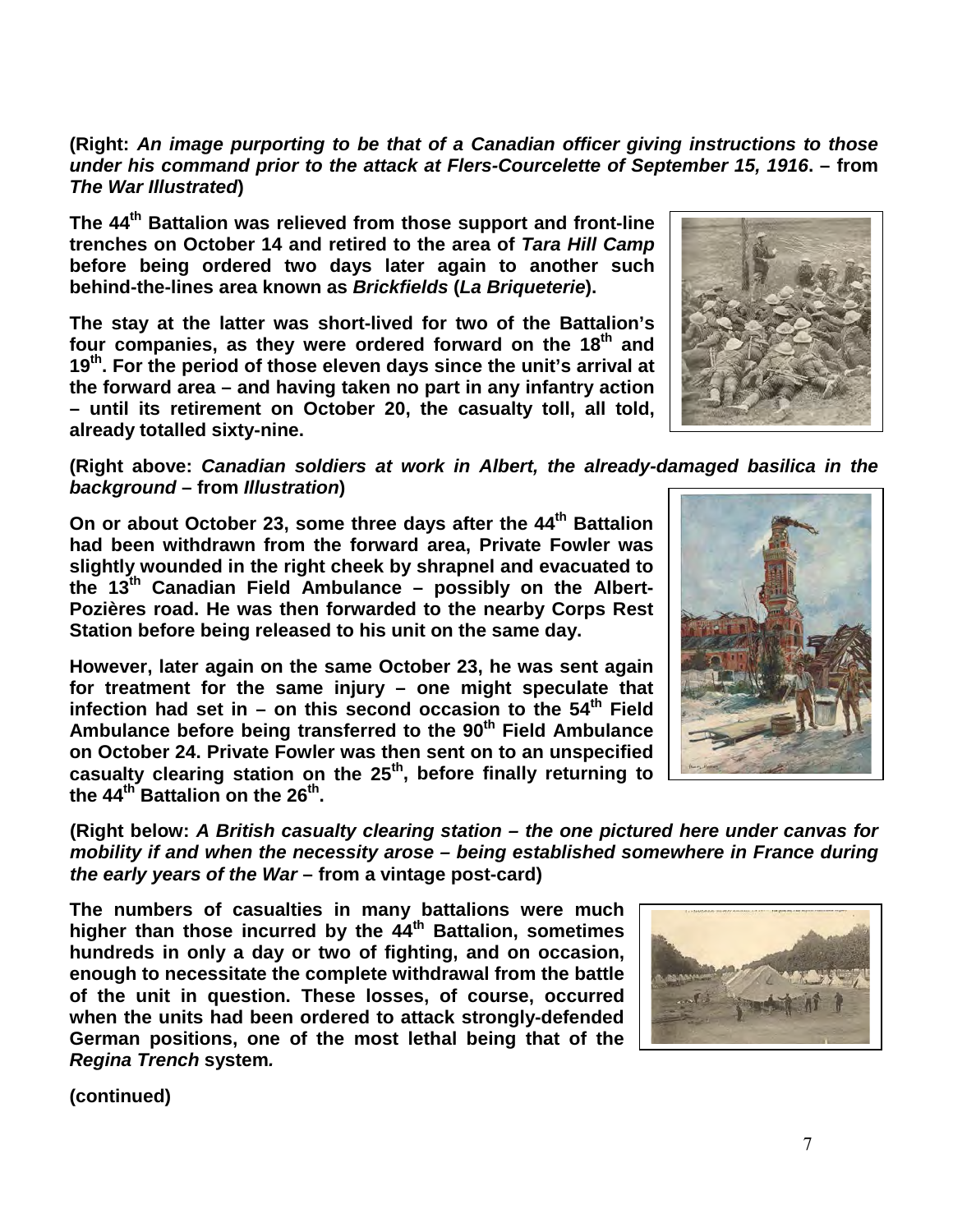**(Right:** *Burying Canadian dead on the Somme, likely at a casualty clearing station or a field ambulance* **– from**  *Illustration* **or** *Le Miroir***)** 

**The 44th Battalion, according to its War Diary, while still at** *the Somme* **up until November 28, was not to play a role in any major incident; in fact, the Battalion War Diary records twentyeight days spent in the relative calm of the nearby provincial town of Albert\*. On that November 28 - with** *1st Somme* **at least**  *officially* **over - the unit, using motorized transport, retired from the area, one of the last Canadian units to do so.**

*\*It was thus possibly while with a working-party that Private Fowler found himself once more in need of medical attention. He was evacuated once again to the 13th Canadian Field Ambulance, on this occasion, November 21, having been buried by a shell explosion. Apparently there was nothing too serious and he returned to duty three days afterwards, on November 24.*

**(Right:** *A British field ambulance, of a more permanent nature than some* **– from a vintage post-card)**

**By December 4, the latter stages of the transfer having been accomplished on foot, the Battalion personnel was being billeted at Houdain, a coal-mining town some seventy kilometres to the north of Albert and twenty kilometres to the west of the fighting in the vicinity of the mining centre and city of Lens.**

**It was in this area north of the city of Arras that Private Fowler and the 44th Battalion were to re-discover the drudgery of trench warfare. On occasion the unit played a role in some raid on German positions – one in particular on March 1st supporting an action by the 11th and 12th Brigades - but the period was mostly calm, even uneventful at times. As ever, most casualties were due to the enemy's ever-active artillery and to his snipers.**

**(Right above:** *Another mining community in the same area as Houdain, Loos-en-Gohelle, as it already looked by the spring of 1916* **– from** *Illustration***)** 

**It was also during this period that Private Fowler was sent, on New Year's Day of 1917, to a forty-day NCO course and was promoted in the field on January 20 to the rank of corporal before returning to the Battalion on February 9.**

**(Right below:** *A detachment of Canadian troops going forward during the winter of 1916-1917* **– from**  *Illustration***)** 







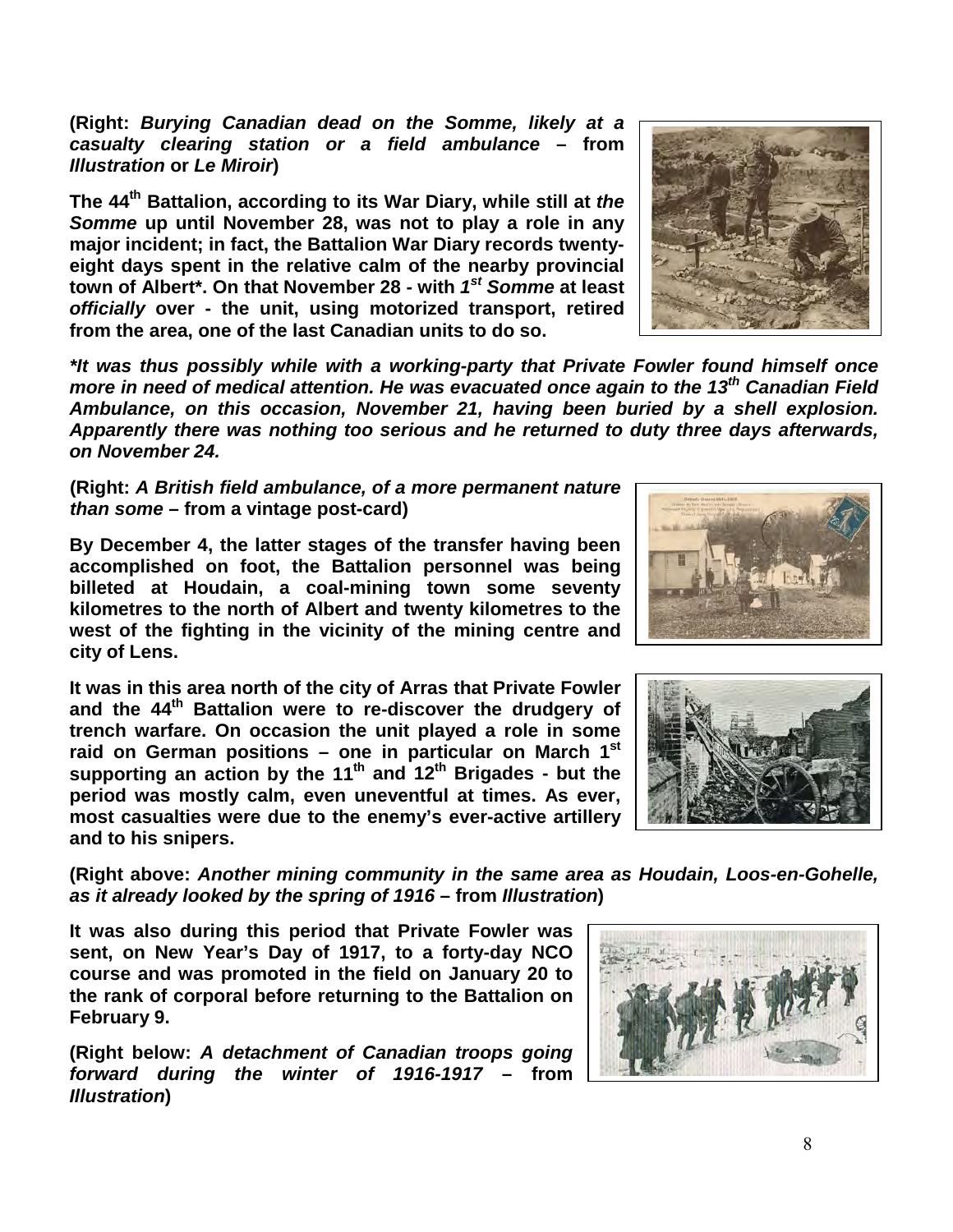Towards the end of March, on the 25<sup>th</sup>, the Battalion was **withdrawn into brigade support. There, life appears to have become an assortment of activities: working-parties, training, salvage work, sports, accommodation of re-enforcements, carrying-parties, even the occasional concert – all of this well within the range of the German guns.**

**(Right:** *Canadian soldiers peruse the attractions of an upcoming concert***. – from** *Le Miroir***)** 

**(Right below:** *A Canadian carrying-party using head harnesses adopted from the North American indigenous peoples* **– from Le Miroir)**

**More training was in store for Corporal Fowler when he and the Battalion moved back to Bouvigny – yet still within artillery range, so the War Diarist reports - on the first day of April. Re-enforcements arrived from Le Havre and the unit was now at its greatest strength since its arrival in France, well over one thousand officers and men combined.** 

**The exercises and other work continued, although on April 7 the Diary entry for the day was simply a curt…** *Nothing of importance* **– perhaps a little surprising in view of the events of the days that followed.**

**On April 8 the twenty-four officers and eight-hundred sixty-five other ranks who were to be who were to be involved moved forward into intermediate positions and waited.**

**(Right above:** *the Canadian National Memorial which stands on Vimy Ridge* **– photograph from 2010)**

**On April 9 in that spring of 1917, the British Army launched an offensive in the area to the north of the Somme battlefields; this was the so-called** *Battle of Arras* **intended to support a French effort elsewhere. In terms of the daily count of casualties, some four thousand per day, it was to be the most expensive operation of the War for the British, one of the positive episodes being the Canadian assault of Vimy Ridge on the opening day of the battle, Easter Monday.** 

**While the British campaign proved an overall disappointment, the French offensive was to be a disaster.**

**(Right above:** *One of the few remaining galleries – Grange Tunnel - still open to the public at Vimy one hundred years later* **– photograph from 2008(?))**







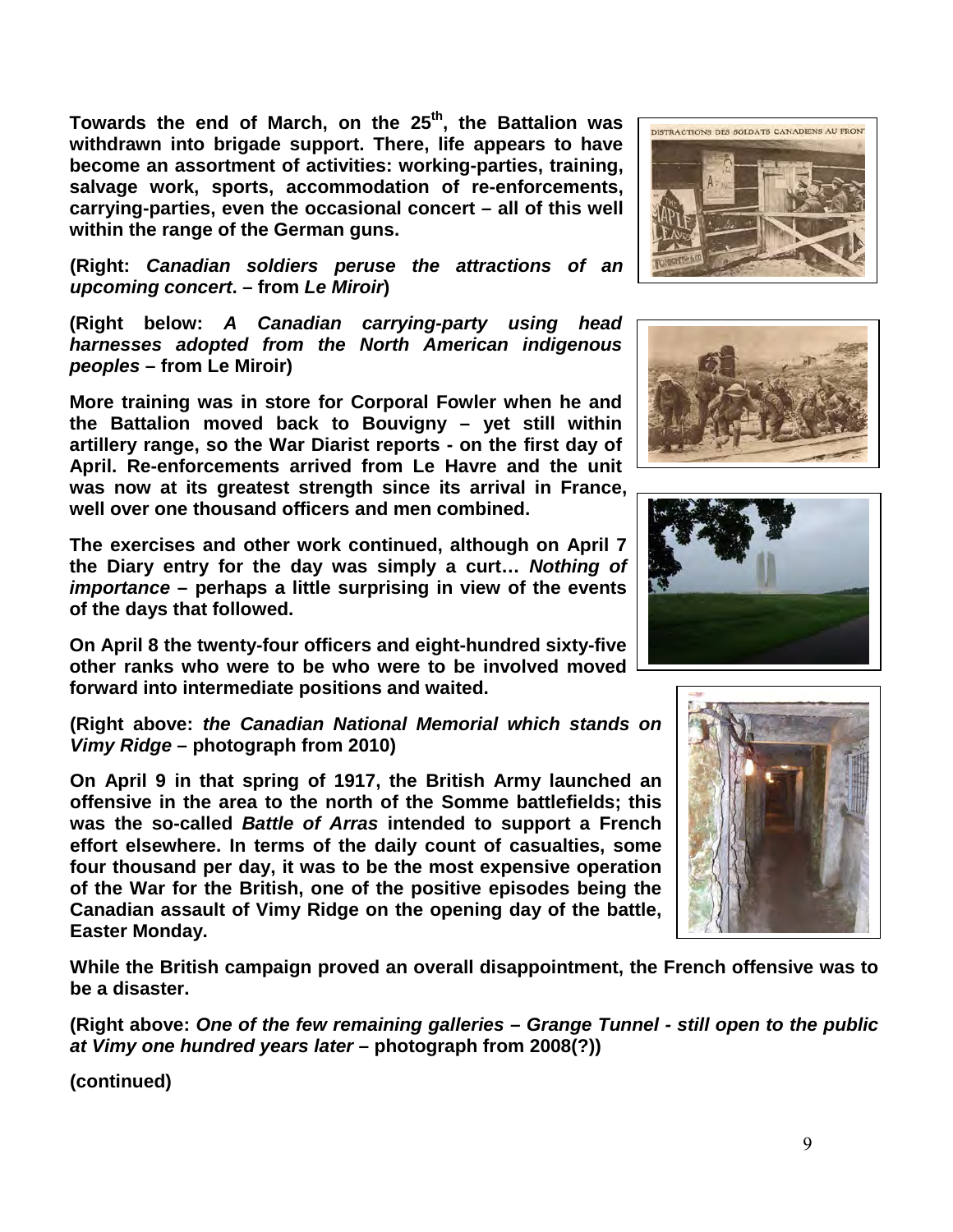**On that April 9, in driving snow, the four Canadian Divisions, for the first time acting as a single, autonomous entity, stormed the slope of Vimy Ridge, by the end of the next day having cleared it almost entirely of its German occupants.**

**(Right:** *Canadian troops of the 4th or 3rd Division, burdened with all the paraphernalia of war, on the advance across No-Man's-Land during the attack at Vimy Ridge on either April 9 or 10 of 1917* **- from** *Illustration***)** 



**The 44th Battalion did not attack on April 9; it moved into and spent the day in** *Souchez Tunnel* **– one of many built with the elements of both safety and surprise in mind – there to await the time to come when it would play its role. It was to do so on the next day, as the following excerpts from Appendix I of the 44th Battalion War Diary relate:**

*At 11 A.M. April 10th, I received orders to capture and consolidate, as an outpost line, the eastern edge of VIMY RIDGE, lying beyond Hill 145; the Battalion frontage to extend from Left of 42nd Battalion to junction of BESSY and BANFF Trenches…*

*Assembly all complete at 1.40 P.M. with very few casualties…*

*At 3.04 P.M. covering Artillery opened slow barrage fire on our objective along BANFF Trench, continuing till ZERO time. At 3.15 intense barrage commenced, remaining on objectives for four minutes…* 

When Barrage lifted attacking parties moved forward in good order, touch being *maintained with the 50<sup>th</sup> Battalion on left throughout. At 3.21 "D" Company reached the* Western edge of BOIS DE LA FOLIE, "C" Company entering BANFF Trench at the same *time and working down BLIGHTY Trench…*

*On the right "D" Company had some difficulty in clearing the wood. Mopping up parties moved through to farther edge, capturing a good number of prisoners. Very heavy casualties were inflicted… By 4.15 P.M. "C" Company had established a post… A further post was established by "D" Company…thus completing the task assigned 44th Battalion, in accordance with Divisional plan.*



*Consolidation of positions was at once commenced.*

**The total 44th Battalion casualty count for the operation was eighty-six.** 

**(Right above:** *Canadians under shell-fire occupying the third line of trenches on Vimy Ridge: the fighting of the next few days was to be fought under the same conditions***. – from** *Illustration***)**